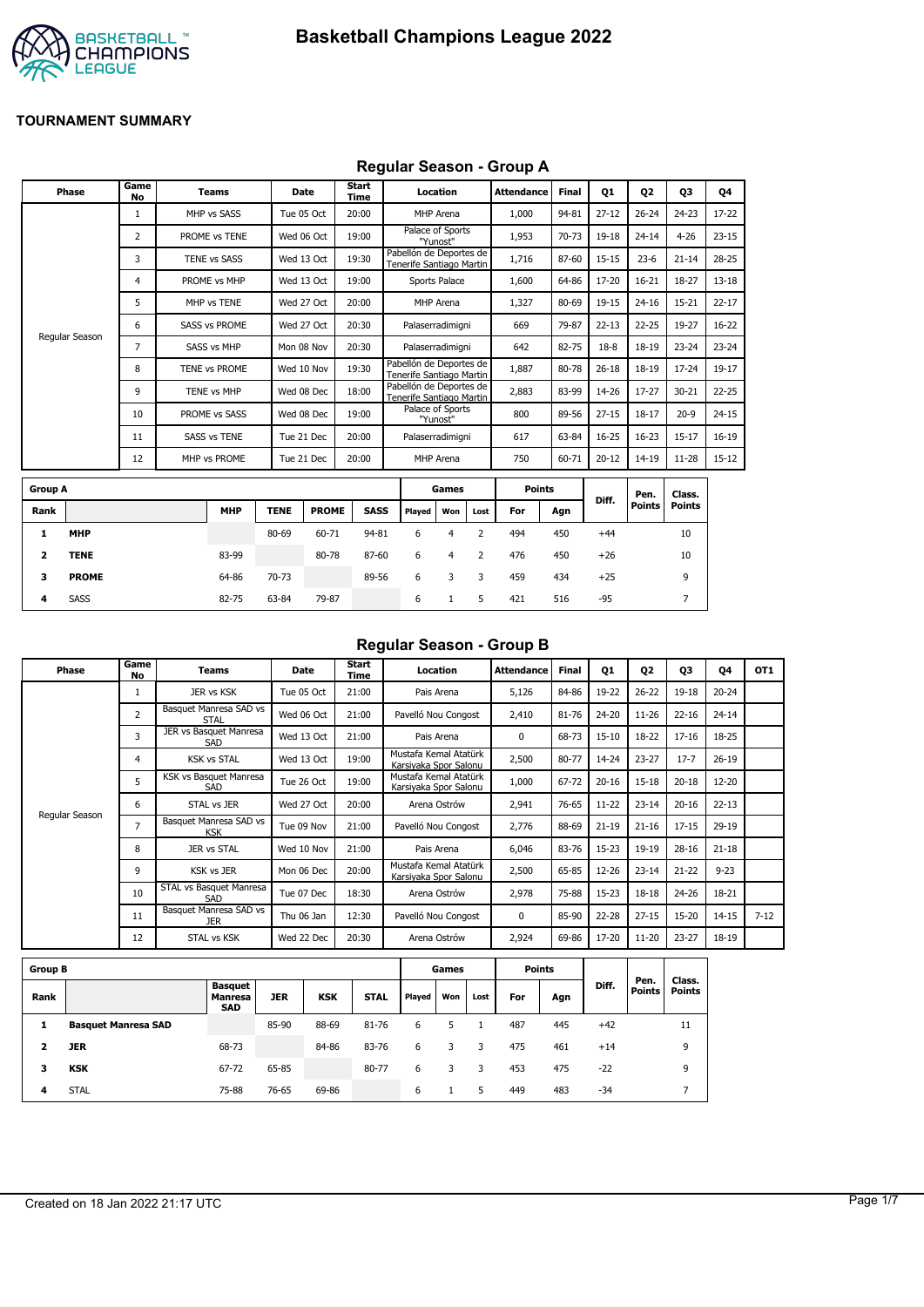



### **Regular Season - Group C**

| Phase          | Game<br><b>No</b> | <b>Teams</b>        | Date       | Start<br>Time | Location                                            | <b>Attendance</b> | <b>Final</b> | Q1        | Q <sub>2</sub> | Q3        | Q4        | OT <sub>1</sub> |
|----------------|-------------------|---------------------|------------|---------------|-----------------------------------------------------|-------------------|--------------|-----------|----------------|-----------|-----------|-----------------|
|                | 1                 | LAVR vs JDA         | Tue 05 Oct | 19:30         | Peace and Friendship<br>Stadium                     | 400               | 65-63        | $16 - 14$ | $14 - 14$      | $14 - 15$ | $21 - 20$ |                 |
|                | 2                 | NIZH vs Unicaja SD  | Wed 06 Oct | 19:00         | Cultural Entertainment<br>Complex "Nagorny"         | 326               | 62-79        | 19-23     | $18 - 17$      | $12 - 12$ | 13-27     |                 |
|                | 3                 | JDA vs NIZH         | Tue 19 Oct | 20:30         | Palais des Sport Jean-<br>Michel Geoffroy           |                   | 89-75        | 12-26     | $28-13$        | $23 - 13$ | $26 - 23$ |                 |
|                | 4                 | Unicaja SD vs LAVR  | Wed 20 Oct | 20:30         | Palacio de Deportes<br>Jose Maria Martin<br>Carpena | 4,473             | 86-70        | $20 - 20$ | $25 - 15$      | $21 - 21$ | $20 - 14$ |                 |
|                | 5                 | Unicaja SD vs JDA   | Mon 01 Nov | 20:30         | Palacio de Deportes<br>Jose Maria Martin<br>Carpena | 4,919             | 83-54        | $21 - 22$ | $15 - 7$       | $26 - 7$  | $21 - 18$ |                 |
| Regular Season | 6                 | LAVR vs NIZH        | Tue 02 Nov | 19:30         | Peace and Friendship<br>Stadium                     | 500               | 95-86        | $28 - 27$ | $21 - 17$      | $13 - 15$ | 18-21     | $15-6$          |
|                | $\overline{7}$    | <b>NIZH vs LAVR</b> | Wed 17 Nov | 19:00         | Cultural Entertainment<br>Complex "Nagorny"         | 481               | 74-62        | $21 - 20$ | $19 - 11$      | $13 - 17$ | $21 - 14$ |                 |
|                | 8                 | JDA vs Unicaja SD   | Tue 16 Nov | 20:30         | Palais des Sport Jean-<br>Michel Geoffroy           | 4,000             | 78-68        | $21 - 15$ | $26 - 17$      | $13 - 17$ | 18-19     |                 |
|                | 9                 | <b>JDA vs LAVR</b>  | Tue 14 Dec | 20:30         | Palais des Sport Jean-<br>Michel Geoffrov           | 4,000             | 73-49        | $24 - 14$ | $14 - 15$      | $22 - 13$ | $13 - 7$  |                 |
|                | 10                | Unicaja SD vs NIZH  | Wed 15 Dec | 20:30         | Palacio de Deportes<br>Jose Maria Martin<br>Carpena | 6,137             | 93-69        | $15 - 17$ | $23 - 8$       | $27 - 25$ | 28-19     |                 |
|                | 11                | LAVR vs Unicaja SD  | Tue 21 Dec | 19:30         | Peace and Friendship<br>Stadium                     | $\Omega$          | 70-58        | $25-19$   | $16-9$         | $16 - 14$ | $13 - 16$ |                 |
|                | 12                | NIZH vs JDA         | Tue 21 Dec | 20:30         | Cultural Entertainment<br>Complex "Nagorny"         | 681               | 93-85        | 23-20     | $26 - 20$      | $26 - 27$ | 18-18     |                 |
|                |                   |                     |            |               |                                                     |                   |              |           |                |           |           |                 |

| <b>Group C</b> |             |                      |            |             |             |        | Games |      | <b>Points</b> |     |       | Pen.   | Class. |
|----------------|-------------|----------------------|------------|-------------|-------------|--------|-------|------|---------------|-----|-------|--------|--------|
| Rank           |             | <b>Unicaja</b><br>SD | <b>JDA</b> | <b>LAVR</b> | <b>NIZH</b> | Played | Won   | Lost | For           | Agn | Diff. | Points | Points |
| л.             | Unicaja SD  |                      | 83-54      | 86-70       | 93-69       | 6      | 4     |      | 467           | 403 | $+64$ |        | 10     |
| 2              | JDA         | 78-68                |            | 73-49       | 89-75       | 6      | 3     | 3    | 442           | 433 | $+9$  |        | 9      |
| 3              | <b>LAVR</b> | 70-58                | 65-63      |             | 95-86       | 6      |       |      | 411           | 440 | $-29$ |        | 9      |
| 4              | <b>NIZH</b> | 62-79                | 93-85      | 74-62       |             | 6      |       | 4    | 459           | 503 | $-44$ |        | 8      |

## **Regular Season - Group D**

| Phase          | Game<br>No     | Teams                                                 | <b>Date</b> | Start<br>Time | Location                          | <b>Attendance</b> | Final     | Q1        | 02        | 03        | Q4        |
|----------------|----------------|-------------------------------------------------------|-------------|---------------|-----------------------------------|-------------------|-----------|-----------|-----------|-----------|-----------|
|                | 1              | Universo Treviso Basket<br><b>SSDRL vs RIGA</b>       | Tue 05 Oct  | 20:30         | Palaverde                         | 1,353             | 91-85     | $23 - 22$ | 19-30     | $23 - 12$ | $26 - 21$ |
|                | $\overline{2}$ | SZOM vs AEK                                           | Wed 06 Oct  | 18:00         | Savaria Arena                     | 2,200             | 83-78     | 19-21     | $19 - 14$ | 19-19     | $26 - 24$ |
|                | 3              | <b>AEK vs Universo Treviso</b><br><b>Basket SSDRL</b> | Tue 19 Oct  | 19:30         | Ano Liosia Olympic<br>Sports Hall | 1,900             | 77-92     | 18-23     | 18-27     | $24 - 15$ | $17 - 27$ |
|                | 4              | RIGA vs SZOM                                          | Wed 20 Oct  | 19:00         | Arena Riga                        | 530               | 74-80     | $11 - 16$ | $26 - 19$ | 24-29     | $13 - 16$ |
|                | 5              | RIGA vs AEK                                           | Wed 03 Nov  | 19:00         | Arena Riga                        | 0                 | $92 - 76$ | $27 - 15$ | 19-19     | $22 - 22$ | 24-20     |
|                | 6              | Universo Treviso Basket<br><b>SSDRL vs SZOM</b>       | Wed 03 Nov  | 20:30         | Palaverde                         | 1,609             | 68-60     | $9 - 15$  | $23 - 12$ | $23 - 17$ | $13 - 16$ |
| Regular Season | 7              | AEK vs RIGA                                           | Mon 15 Nov  | 19:30         | Ano Liosia Olympic<br>Sports Hall | 1,150             | 88-79     | $25 - 25$ | $15 - 12$ | 18-21     | $30 - 21$ |
|                | 8              | SZOM vs Universo Treviso<br><b>Basket SSDRL</b>       | Wed 17 Nov  | 18:00         | Savaria Arena                     | 2,200             | 81-80     | 18-24     | $23-9$    | 18-24     | $22 - 23$ |
|                | 9              | RIGA vs Universo Treviso<br><b>Basket SSDRL</b>       | Tue 14 Dec  | 19:00         | Arena Riga                        | 500               | 74-71     | $16 - 15$ | 18-28     | $17 - 10$ | $23 - 18$ |
|                | 10             | AEK vs SZOM                                           | Tue 14 Dec  | 19:30         | Ano Liosia Olympic<br>Sports Hall | 1,250             | 83-89     | 15-26     | $23 - 16$ | $23 - 23$ | $22 - 24$ |
|                | 11             | SZOM vs RIGA                                          | Wed 22 Dec  | 20:00         | Savaria Arena                     | 2,500             | 68-59     | $15 - 27$ | $19-13$   | $17 - 12$ | $17 - 7$  |
|                | 12             | Universo Treviso Basket<br><b>SSDRL vs AEK</b>        | Wed 22 Dec  | 20:00         | Palaverde                         | 1,709             | 81-69     | 19-12     | $26 - 17$ | 14-24     | $22 - 16$ |
|                |                |                                                       |             |               |                                   |                   |           |           |           |           |           |

| <b>Group D</b>          |                                                |             |                                                                    |             |            |        | Games |      |     | Points |       |                       |                         |
|-------------------------|------------------------------------------------|-------------|--------------------------------------------------------------------|-------------|------------|--------|-------|------|-----|--------|-------|-----------------------|-------------------------|
| Rank                    |                                                | <b>SZOM</b> | <b>Universo</b><br><b>Treviso</b><br><b>Basket</b><br><b>SSDRL</b> | <b>RIGA</b> | <b>AEK</b> | Played | Won   | Lost | For | Agn    | Diff. | Pen.<br><b>Points</b> | Class.<br><b>Points</b> |
|                         | <b>SZOM</b>                                    |             | 81-80                                                              | 68-59       | 83-78      | 6      |       |      | 461 | 442    | $+19$ |                       | 11                      |
| $\overline{\mathbf{2}}$ | <b>Universo Treviso Basket</b><br><b>SSDRL</b> | 68-60       |                                                                    | 91-85       | 81-69      | 6      | 4     |      | 483 | 446    | $+37$ |                       | 10                      |
| з                       | <b>RIGA</b>                                    | 74-80       | 74-71                                                              |             | $92 - 76$  | 6      |       | 4    | 463 | 474    | $-11$ |                       | 8                       |
| 4                       | <b>AEK</b>                                     | 83-89       | 77-92                                                              | 88-79       |            | 6      |       | 5    | 471 | 516    | $-45$ |                       |                         |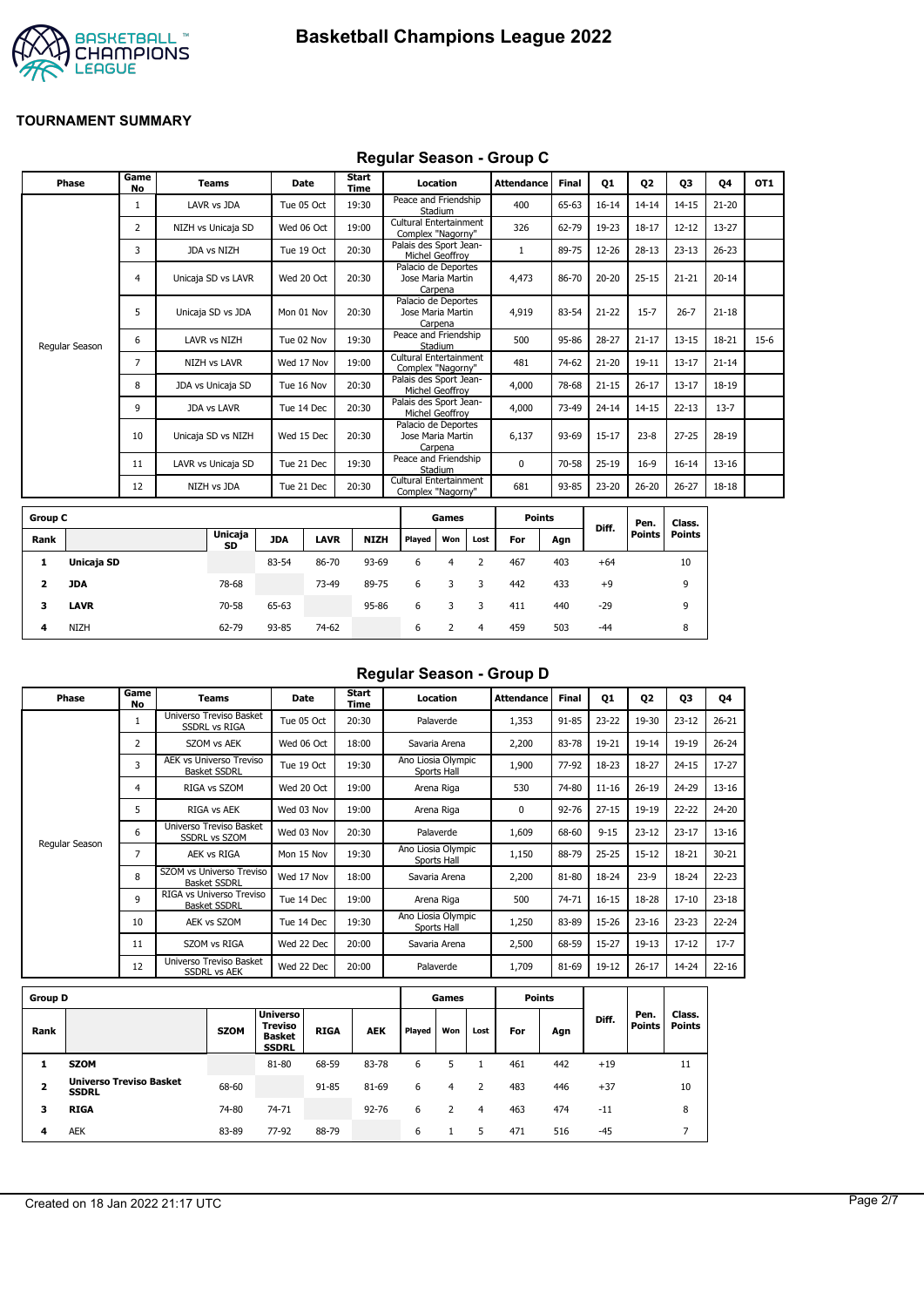

## **Regular Season - Group E**

|                | Phase          | Game<br>No     | <b>Teams</b>        |             | <b>Date</b> | Start<br>Time |                   | Location |                | <b>Attendance</b> | <b>Final</b> | 01        | <b>Q2</b>     | 03            | Q4        |
|----------------|----------------|----------------|---------------------|-------------|-------------|---------------|-------------------|----------|----------------|-------------------|--------------|-----------|---------------|---------------|-----------|
|                |                | $\mathbf{1}$   | <b>IGOK vs PAOK</b> |             | Tue 05 Oct  | 18:30         | Sportska Dvorana  | Laktaši  |                | 700               | 68-64        | $19-12$   | $7 - 20$      | $17 - 17$     | $25 - 15$ |
|                |                | $\overline{2}$ | <b>GALA vs NYMB</b> |             | Wed 06 Oct  | 21:00         | Sinan Erdem Arena |          |                | 1,200             | 101-85       | $23 - 26$ | 29-22         | $23 - 19$     | $26 - 18$ |
|                |                | 3              | PAOK vs NYMB        |             | Tue 12 Oct  | 19:30         | PAOK Sports Arena |          |                | 1,500             | 83-84        | $11 - 21$ | $24 - 19$     | $23 - 25$     | $25-19$   |
|                |                | 4              | <b>IGOK vs GALA</b> |             | Wed 13 Oct  | 18:30         | Sportska Dvorana  | Laktaši  |                | 1,000             | 85-89        | 17-27     | $27 - 25$     | $23 - 16$     | 18-21     |
|                |                | 5              | PAOK vs GALA        |             | Mon 25 Oct  | 19:30         | PAOK Sports Arena |          |                | 2,500             | 81-74        | 12-24     | $21 - 12$     | $22 - 17$     | $26 - 21$ |
|                |                | 6              | NYMB vs IGOK        |             | Tue 26 Oct  | 18:30         | Kralovka Arena    |          |                | 1,370             | 86-82        | $16 - 14$ | $30 - 21$     | 18-31         | $22 - 16$ |
|                | Regular Season | 7              | <b>GALA vs IGOK</b> |             | Tue 09 Nov  | 20:00         | Sinan Erdem Arena |          |                | 1,516             | 82-74        | 15-19     | $19 - 15$     | $26 - 25$     | $22 - 15$ |
|                |                | 8              | NYMB vs PAOK        |             | Tue 09 Nov  | 18:30         | Kralovka Arena    |          |                | 1,790             | $71 - 75$    | $21 - 21$ | $19 - 16$     | $21 - 12$     | $10 - 26$ |
|                |                | 9              | <b>IGOK vs NYMB</b> |             | Tue 07 Dec  | 18:30         | Sportska Dvorana  | Laktaši  |                | 400               | 76-69        | $26 - 25$ | $13 - 19$     | $23 - 8$      | $14 - 17$ |
|                |                | 10             | <b>GALA vs PAOK</b> |             | Wed 08 Dec  | 20:00         | Sinan Erdem Arena |          |                | 3,273             | 87-75        | 28-22     | $20 - 18$     | $28 - 18$     | $11 - 17$ |
|                |                | 11             | NYMB vs GALA        |             | Wed 22 Dec  | 18:30         | Kralovka Arena    |          |                | 973               | 86-92        | 22-26     | $23 - 20$     | 19-29         | $22 - 17$ |
|                |                | 12             | PAOK vs IGOK        |             | Wed 29 Dec  | 19:30         | PAOK Sports Arena |          |                | 1,200             | 64-75        | $18 - 17$ | 19-21         | $8 - 23$      | 19-14     |
| <b>Group E</b> |                |                |                     |             |             |               |                   | Games    |                | <b>Points</b>     |              |           | Pen.          | Class.        |           |
| Rank           |                |                | <b>GALA</b>         | <b>IGOK</b> | <b>PAOK</b> | <b>NYMB</b>   | Played            | Won      | Lost           | For               | Agn          | Diff.     | <b>Points</b> | <b>Points</b> |           |
| 1              | <b>GALA</b>    |                |                     | 82-74       | 87-75       | 101-85        | 6                 | 5        | $\mathbf{1}$   | 525               | 486          | $+39$     |               | 11            |           |
| 2              | <b>IGOK</b>    |                | 85-89               |             | 68-64       | 76-69         | 6                 | 3        | 3              | 460               | 454          | $+6$      |               | 9             |           |
| 3              | <b>PAOK</b>    |                | 81-74               | 64-75       |             | 83-84         | 6                 | 2        | $\overline{4}$ | 442               | 459          | $-17$     |               | 8             |           |
| 4              | <b>NYMB</b>    |                | 86-92               | 86-82       | 71-75       |               | 6                 | 2        | 4              | 481               | 509          | $-28$     |               | 8             |           |

#### **Regular Season - Group F**

| Phase          | Game<br>No | Teams               | Date       | Start<br>Time | Location                     | <b>Attendance</b> | <b>Final</b> | Q1        | 02        | 03        | 04        | OT <sub>1</sub> |
|----------------|------------|---------------------|------------|---------------|------------------------------|-------------------|--------------|-----------|-----------|-----------|-----------|-----------------|
|                |            | TOFA vs OOST        | Tue 05 Oct | 19:00         | Tofas Nilüfer Spor<br>Salonu | 700               | $92 - 83$    | $29-16$   | $20 - 22$ | $27 - 22$ | $16 - 23$ |                 |
|                | 2          | SIG vs KALE         | Wed 06 Oct | 20:30         | Rhenus Sport                 | 3,025             | $75 - 73$    | 19-24     | $22 - 12$ | $17 - 17$ | 17-20     |                 |
|                | 3          | OOST vs SIG         | Mon 11 Oct | 20:00         | Versluys   Dôme              | 901               | $77 - 83$    | $15 - 14$ | $23 - 25$ | 19-28     | $20 - 16$ |                 |
|                | 4          | <b>TOFA vs KALE</b> | Tue 12 Oct | 19:00         | Tofas Nilüfer Spor<br>Salonu | 0                 | $77 - 81$    | $25 - 18$ | $15-22$   | 18-22     | 19-19     |                 |
|                | 5          | SIG vs TOFA         | Tue 26 Oct | 20:30         | Rhenus Sport                 | 4,425             | 74-76        | $13 - 25$ | $21 - 15$ | $21 - 20$ | 19-16     |                 |
| Regular Season | 6          | KALE vs OOST        | Tue 26 Oct | 19:00         | Saku Suurhall                | 834               | 85-87        | $25-19$   | $21 - 16$ | $19 - 18$ | $10 - 22$ | $10 - 12$       |
|                | 7          | <b>TOFA vs SIG</b>  | Wed 10 Nov | 20:00         | Tofas Nilüfer Spor<br>Salonu | 794               | 85-75        | $27 - 15$ | 19-20     | $17 - 27$ | $22 - 13$ |                 |
|                | 8          | <b>OOST vs KALE</b> | Wed 10 Nov | 20:00         | Versluys   Dôme              | 1,001             | 99-66        | $25 - 22$ | $24 - 12$ | $26 - 16$ | $24 - 16$ |                 |
|                | 9          | <b>KALE vs SIG</b>  | Tue 07 Dec | 19:00         | Saku Suurhall                | 608               | 86-93        | $22 - 30$ | $16 - 17$ | $21 - 18$ | $27 - 28$ |                 |
|                | 10         | <b>OOST vs TOFA</b> | Wed 08 Dec | 20:00         | Versluys   Dôme              | 20                | 78-83        | 19-10     | 13-31     | $30 - 21$ | $16 - 21$ |                 |
|                | 11         | <b>KALE vs TOFA</b> | Tue 21 Dec | 20:00         | Saku Suurhall                | 408               | 72-70        | $21 - 15$ | $20 - 18$ | $11 - 21$ | $20 - 16$ |                 |
|                | 12         | SIG vs OOST         | Tue 21 Dec | 20:30         | Rhenus Sport                 | 4,527             | 91-92        | $25 - 25$ | 24-25     | $13 - 23$ | 29-19     |                 |

| <b>Group F</b> |             |             |            |             |             |        | Games |      |     | <b>Points</b> | Diff. | Pen.          | Class. |
|----------------|-------------|-------------|------------|-------------|-------------|--------|-------|------|-----|---------------|-------|---------------|--------|
| Rank           |             | <b>TOFA</b> | <b>SIG</b> | <b>OOST</b> | <b>KALE</b> | Played | Won   | Lost | For | Agn           |       | <b>Points</b> | Points |
|                | <b>TOFA</b> |             | 85-75      | $92 - 83$   | $77 - 81$   | 6      | 4     |      | 483 | 463           | $+20$ |               | 10     |
| 2              | <b>SIG</b>  | 74-76       |            | 91-92       | $75 - 73$   | 6      | 3     | 3    | 491 | 489           | $+2$  |               | 9      |
| з              | <b>OOST</b> | 78-83       | $77 - 83$  |             | 99-66       | 6      | 3     | 3    | 516 | 500           | $+16$ |               | 9      |
| 4              | <b>KALE</b> | 72-70       | 86-93      | 85-87       |             | 6      |       | 4    | 463 | 501           | -38   |               | 8      |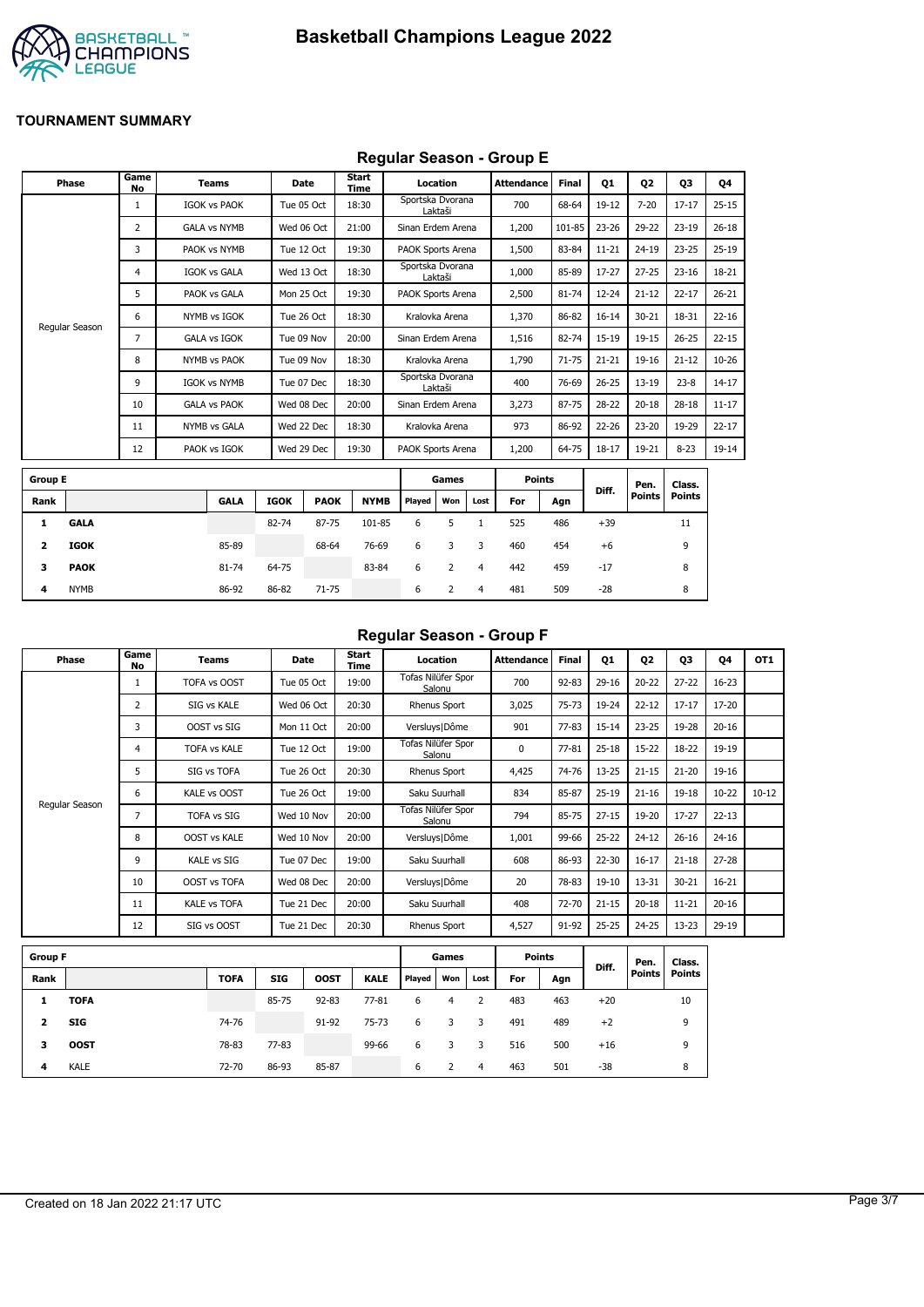

## **Regular Season - Group G**

|                | <b>Phase</b>   | Game<br><b>No</b> | <b>Teams</b>        | Date        |            | <b>Start</b><br>Time |                                               | Location       |      | <b>Attendance</b> | Final          | Q1        | Q <sub>2</sub> | Q3            | Q4        | OT1       | OT <sub>2</sub> |
|----------------|----------------|-------------------|---------------------|-------------|------------|----------------------|-----------------------------------------------|----------------|------|-------------------|----------------|-----------|----------------|---------------|-----------|-----------|-----------------|
|                |                | 1                 | <b>BRIN vs HOLO</b> | Wed 06 Oct  |            | 20:30                | Palazzetto dello Sport<br>"Elio Pentassuglia" |                |      | 1,000             | 61-88          | $9 - 29$  | $13 - 20$      | $17 - 21$     | $22 - 18$ |           |                 |
|                |                | 2                 | CLUJ vs DSK         | Tue 05 Oct  |            | 19:30                |                                               | <b>BTarena</b> |      | 1,650             | 66-60          | 14-21     | $18 - 10$      | $21 - 16$     | $13 - 13$ |           |                 |
|                |                | 3                 | <b>BRIN vs CLUJ</b> |             | Mon 18 Oct | 20:30                | Palazzetto dello Sport<br>"Elio Pentassuglia" |                |      | 1,500             | $71 - 76$      | 15-18     | $14 - 12$      | $12 - 17$     | 30-29     |           |                 |
|                |                | 4                 | DSK vs HOLO         | Tue 07 Dec  |            | 20:00                | Volkswagen Arena                              |                |      | $\mathbf 0$       | 86-79          | 18-23     | $22 - 19$      | $26 - 14$     | $20 - 23$ |           |                 |
|                |                | 5                 | HOLO vs CLUJ        | Wed 03 Nov  |            | 19:45                | Holon Toto Arena                              |                |      | 0                 | 78-68          | 22-20     | $15 - 16$      | $21 - 19$     | $20 - 13$ |           |                 |
|                |                | 6                 | DSK vs BRIN         | Wed 03 Nov  |            | 20:00                | Volkswagen Arena                              |                |      | 750               | 82-76          | 22-27     | $22 - 21$      | $19 - 13$     | 19-15     |           |                 |
|                | Regular Season | 7                 | <b>BRIN vs DSK</b>  | Tue 16 Nov  |            | 20:30                | Palazzetto dello Sport<br>"Elio Pentassuglia" |                |      | 1,400             | 82-73          | $22 - 16$ | 19-27          | $20 - 8$      | $21 - 22$ |           |                 |
|                |                | 8                 | CLUJ vs HOLO        | Wed 17 Nov  |            | 19:30                |                                               | <b>BTarena</b> |      | $\mathbf 0$       | 106-<br>101    | 17-24     | $20 - 22$      | $20 - 15$     | $26 - 22$ | $11 - 11$ | $12 - 7$        |
|                |                | 9                 | <b>HOLO vs DSK</b>  | Wed 15 Dec  |            | 21:00                | Holon Toto Arena                              |                |      | 0                 | 64-57          | 15-19     | $12 - 10$      | $22 - 13$     | $15 - 15$ |           |                 |
|                |                | 10                | <b>CLUJ vs BRIN</b> | Wed 15 Dec  |            | 19:00                |                                               | <b>BTarena</b> |      | 4,112             | 104-94         | 28-19     | $27 - 29$      | 28-26         | $21 - 20$ |           |                 |
|                |                | 11                | <b>HOLO vs BRIN</b> | Wed 22 Dec  |            | 19:00                | Holon Toto Arena                              |                |      | $\mathbf 0$       | 84-80          | $30 - 16$ | 17-20          | $21 - 22$     | $16 - 22$ |           |                 |
|                |                | 12                | DSK vs CLUJ         | Wed 22 Dec  |            | 20:00                | Volkswagen Arena                              |                |      | 1,470             | $101 -$<br>103 | 24-26     | $25 - 25$      | 29-18         | 23-34     |           |                 |
| <b>Group G</b> |                |                   |                     |             |            |                      |                                               | Games          |      | <b>Points</b>     |                |           | Pen.           | Class.        |           |           |                 |
| Rank           |                |                   | <b>CLUJ</b>         | <b>HOLO</b> | <b>DSK</b> | <b>BRIN</b>          | Played                                        | Won            | Lost | For               | Agn            | Diff.     | <b>Points</b>  | <b>Points</b> |           |           |                 |
| 1              | <b>CLUJ</b>    |                   |                     | 106-101     | 66-60      | 104-94               | 6                                             | 5              |      | 523               | 505            | $+18$     |                | 11            |           |           |                 |

| $\mathbf{2}$ | <b>HOLO</b> | 78-68   |       | 64-57 | 84-80 | 6 4       |     | 2           | 494 | 458 | $+36$ | 10 |
|--------------|-------------|---------|-------|-------|-------|-----------|-----|-------------|-----|-----|-------|----|
| 3            | DSK         | 101-103 | 86-79 |       | 82-76 | $\cdot$ 6 | 2 4 |             | 459 | 470 | $-11$ | 8  |
| 4            | <b>BRIN</b> | 71-76   | 61-88 | 82-73 |       | 6         |     | $5^{\circ}$ | 464 | 507 | -43   |    |
|              |             |         |       |       |       |           |     |             |     |     |       |    |

#### **Regular Season - Group H**

| Phase          | Game<br>No | Teams                 | Date       | Start<br>Time | Location                              | <b>Attendance</b> | <b>Final</b> | Q1        | Q <sub>2</sub> | Q3        | Q4        | OT <sub>1</sub> | OT <sub>2</sub> |
|----------------|------------|-----------------------|------------|---------------|---------------------------------------|-------------------|--------------|-----------|----------------|-----------|-----------|-----------------|-----------------|
|                |            | <b>BURG vs BESIK</b>  | Mon 04 Oct | 20:30         | Pabellon Multiusos<br>Coliseum Burgos | 7,415             | 82-74        | $21 - 20$ | $23 - 23$      | $14 - 15$ | $24 - 16$ |                 |                 |
|                | 2          | <b>OLDEN vs VILN</b>  | Wed 06 Oct | 20:00         | <b>EWE Arena</b>                      | 2,836             | $76 - 72$    | $16 - 18$ | $21 - 20$      | $21 - 21$ | 18-13     |                 |                 |
|                | 3          | <b>VILN vs BURG</b>   | Tue 19 Oct | 19:30         | Avia Solutions Group<br>Arena         | 2,632             | 87-69        | $22 - 17$ | $27 - 13$      | $17 - 22$ | $21 - 17$ |                 |                 |
|                | 4          | <b>OLDEN vs BESIK</b> | Tue 19 Oct | 20:00         | <b>EWE Arena</b>                      | 3,000             | 81-83        | $31 - 25$ | $21 - 17$      | $13 - 25$ | $16 - 16$ |                 |                 |
|                | 5          | <b>BESIK vs VILN</b>  | Tue 02 Nov | 20:00         | Besiktas Akatlar Arena                | 500               | 82-79        | $22 - 6$  | $22 - 21$      | $11 - 21$ | 14-21     | $5 - 5$         | $8 - 5$         |
|                | 6          | <b>BURG vs OLDEN</b>  | Tue 02 Nov | 20:30         | Pabellon Multiusos<br>Coliseum Burgos | 6,819             | $92 - 80$    | $24 - 24$ | $16 - 18$      | $33 - 17$ | 19-21     |                 |                 |
| Regular Season | 7          | <b>VILN vs BESIK</b>  | Wed 17 Nov | 19:30         | Avia Solutions Group<br>Arena         | 4,121             | 82-69        | $20 - 14$ | $21 - 22$      | $22 - 15$ | 19-18     |                 |                 |
|                | 8          | <b>OLDEN vs BURG</b>  | Wed 17 Nov | 20:00         | <b>EWE Arena</b>                      | 3,157             | $72 - 85$    | $25 - 14$ | $14 - 17$      | $16 - 24$ | 17-30     |                 |                 |
|                | 9          | <b>VILN vs OLDEN</b>  | Mon 13 Dec | 19:30         | <b>Avia Solutions Group</b><br>Arena  | 4,836             | 71-69        | 19-17     | $22 - 16$      | $17 - 18$ | $13 - 18$ |                 |                 |
|                | 10         | <b>BESIK vs BURG</b>  | Tue 14 Dec | 20:00         | Besiktas Akatlar Arena                | 568               | 75-82        | 18-21     | $24 - 25$      | 18-19     | $15 - 17$ |                 |                 |
|                | 11         | <b>BURG vs VILN</b>   | Tue 21 Dec | 18:00         | Pabellon Multiusos<br>Coliseum Burgos | 5,213             | 77-84        | $21 - 17$ | $22 - 26$      | $15 - 23$ | 19-18     |                 |                 |
|                | 12         | <b>BESIK vs OLDEN</b> | Tue 21 Dec | 20:00         | Besiktas Akatlar Arena                | 385               | 88-72        | $21 - 19$ | $18 - 18$      | $18 - 17$ | $31 - 18$ |                 |                 |

|      | <b>Group H</b> |             |             |              |              |        |     | Games |     |     |       | Pen.          | Class.        |
|------|----------------|-------------|-------------|--------------|--------------|--------|-----|-------|-----|-----|-------|---------------|---------------|
| Rank |                | <b>VILN</b> | <b>BURG</b> | <b>BESIK</b> | <b>OLDEN</b> | Played | Won | Lost  | For | Agn | Diff. | <b>Points</b> | <b>Points</b> |
| 1    | <b>VILN</b>    |             | 87-69       | 82-69        | $71-69$      | 6      | 4   |       | 475 | 442 | $+33$ |               | 10            |
| 2    | <b>BURG</b>    | 77-84       |             | 82-74        | $92 - 80$    | 6      | 4   | 2     | 487 | 472 | $+15$ |               | 10            |
| 3    | <b>BESIK</b>   | 82-79       | 75-82       |              | 88-72        | 6      | 3   | 3     | 471 | 478 | -7    |               | 9             |
| 4    | <b>OLDEN</b>   | 76-72       | 72-85       | 81-83        |              | 6      |     | 5     | 450 | 491 | $-41$ |               |               |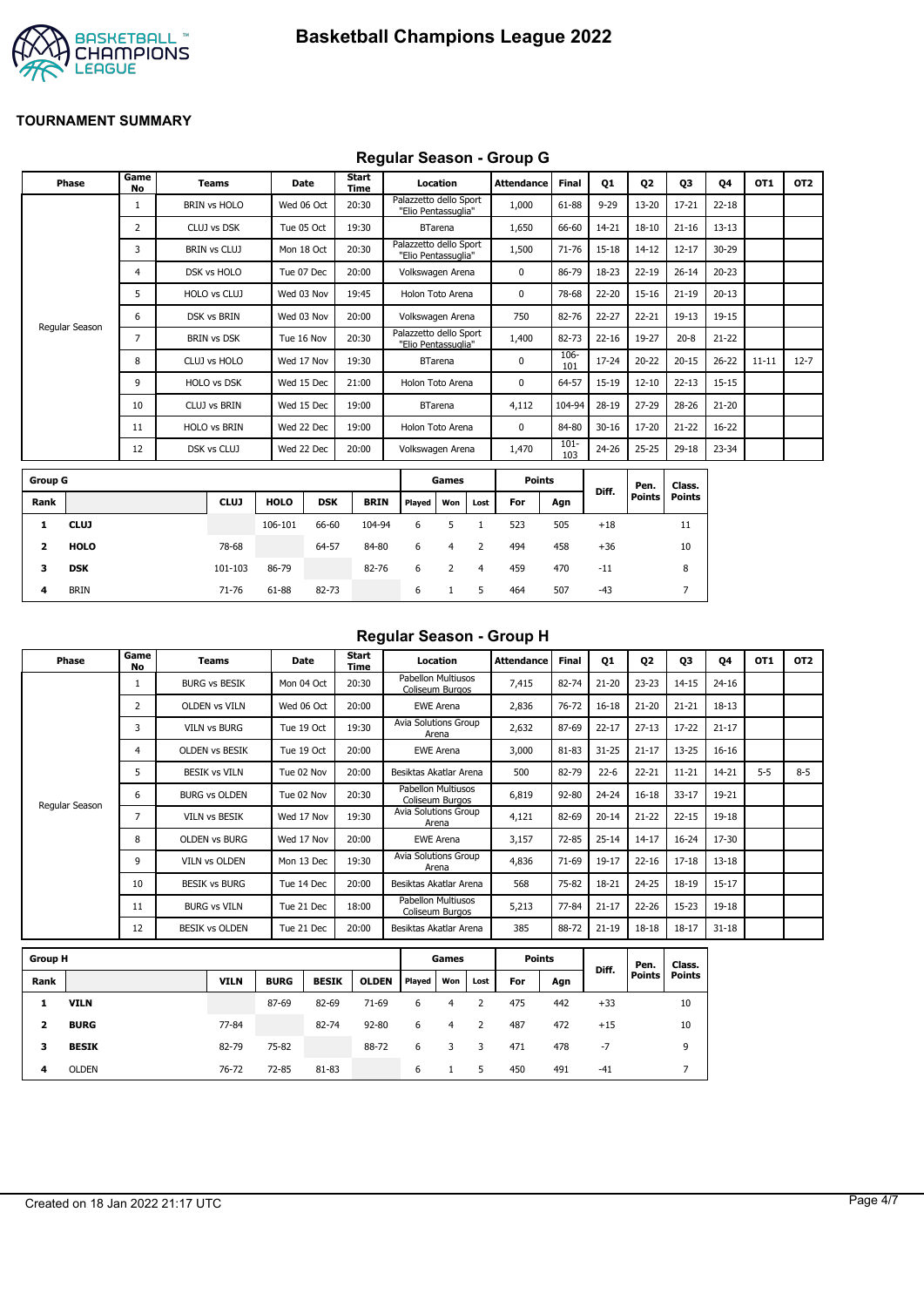

# **Basketball Champions League 2022**

#### **TOURNAMENT SUMMARY**

|          |            |              |            |                      | <b>Play-ins</b>             |                   |       |           |           |        |         |
|----------|------------|--------------|------------|----------------------|-----------------------------|-------------------|-------|-----------|-----------|--------|---------|
| Phase    | Game<br>No | Teams        | Date       | Start<br><b>Time</b> | Location                    | <b>Attendance</b> | Final | Q1        | <b>Q2</b> | Q3     | Q4      |
| Play-ins |            | IGOK vs OOST | Tue 04 Jan | 18:30                | Sportska Dvorana<br>Laktaši | 800               | 87-72 | $23 - 22$ | $16 - 20$ | $29-1$ | $19-13$ |
|          | В          | OOST vs IGOK | Tue 18 Jan | 20:00                | Versluys   Dôme             |                   | 85-64 | $30 - 12$ | $20 - 12$ | 17-20  | 18-20   |

|          |                   |                                                 |             |               | <b>Play-ins</b>                                     |                   |           |           |                        |           |           |
|----------|-------------------|-------------------------------------------------|-------------|---------------|-----------------------------------------------------|-------------------|-----------|-----------|------------------------|-----------|-----------|
| Phase    | Game<br><b>No</b> | <b>Teams</b>                                    | <b>Date</b> | Start<br>Time | Location                                            | <b>Attendance</b> | Final     | Q1        | 02                     | 03        | Q4        |
|          |                   | <b>BURG vs DSK</b>                              | Tue 04 Jan  | 20:30         | <b>Pabellon Multiusos</b><br>Coliseum Burgos        | 4,412             | 83-78     | 19-25     | $20 - 14$              | $25 - 19$ | 19-20     |
|          |                   | JDA vs RIGA                                     | Tue 04 Jan  | 20:30         | Palais des Sport Jean-<br>Michel Geoffroy           | 2,000             | 84-77     | $14 - 18$ | $25 - 18$              | $22 - 21$ | $23 - 20$ |
|          |                   | SIG vs PAOK                                     | Wed 05 Jan  | 20:00         | Rhenus Sport                                        | 2,000             | 105-78    | $30 - 18$ | $27 - 16$<br>$20 - 25$ | 28-19     |           |
|          | A                 | <b>HOLO vs BESIK</b>                            | Wed 05 Jan  | 21:00         | Holon Toto Arena                                    | 0                 | $72 - 73$ | $20 - 17$ | $15 - 11$              | $17 - 24$ | $20 - 21$ |
|          |                   | <b>TENE vs KSK</b>                              | Wed 12 Jan  | 19:30         | Pabellón de Deportes de<br>Tenerife Santiago Martin | 652               | 76-69     | 19-16     | 18-24                  | $17 - 12$ | $22 - 17$ |
| Play-ins |                   | Universo Treviso Basket<br><b>SSDRL vs LAVR</b> | Wed 12 Jan  | 20:30         | Palaverde                                           | 1,037             | 87-72     | $23 - 20$ | $21 - 16$              | 19-21     | $24 - 15$ |
|          |                   | JER vs PROME                                    | Wed 12 Jan  | 21:00         | Pais Arena                                          | 4,000             | 95-70     | $40 - 16$ | $22 - 24$              | $16 - 7$  | $17 - 23$ |
|          |                   | PAOK vs SIG                                     | Wed 12 Jan  | 19:30         | PAOK Sports Arena                                   | 500               | 79-80     | 15-23     | $19 - 14$              | $23 - 15$ | 22-28     |
|          |                   | <b>BESIK vs HOLO</b>                            | Wed 12 Jan  | 20:00         | Besiktas Akatlar Arena                              | 0                 | 70-72     | $26 - 13$ | $18 - 24$              | $11 - 16$ | 15-19     |
|          | B                 | LAVR vs Universo Treviso<br><b>Basket SSDRL</b> | Tue 18 Jan  | 19:30         | Peace and Friendship<br>Stadium                     | 300               | 78-90     | 14-22     | $18 - 17$              | $23 - 23$ | $23 - 28$ |
|          |                   | <b>DSK vs BURG</b>                              | Tue 18 Jan  | 20:00         | Volkswagen Arena                                    | 828               | 85-66     | $21 - 16$ | 19-18                  | $22 - 13$ | $23 - 19$ |
|          |                   | <b>KSK vs TENE</b>                              | Tue 18 Jan  | 20:00         | Mustafa Kemal Atatürk<br>Karsiyaka Spor Salonu      | 1,500             | 88-80     | $21 - 17$ | 18-27                  | $24 - 21$ | $25 - 15$ |

|            | Legend |                |       |                   |            |                     |    |              |
|------------|--------|----------------|-------|-------------------|------------|---------------------|----|--------------|
|            | Class. | Classification | Diff. | <b>Difference</b> | <b>DSQ</b> | <b>Disqualified</b> | GP | Games played |
| <b>OTx</b> |        | Overtime       | Qx    | Quarter Time      | W/L        | Win/Loss            |    |              |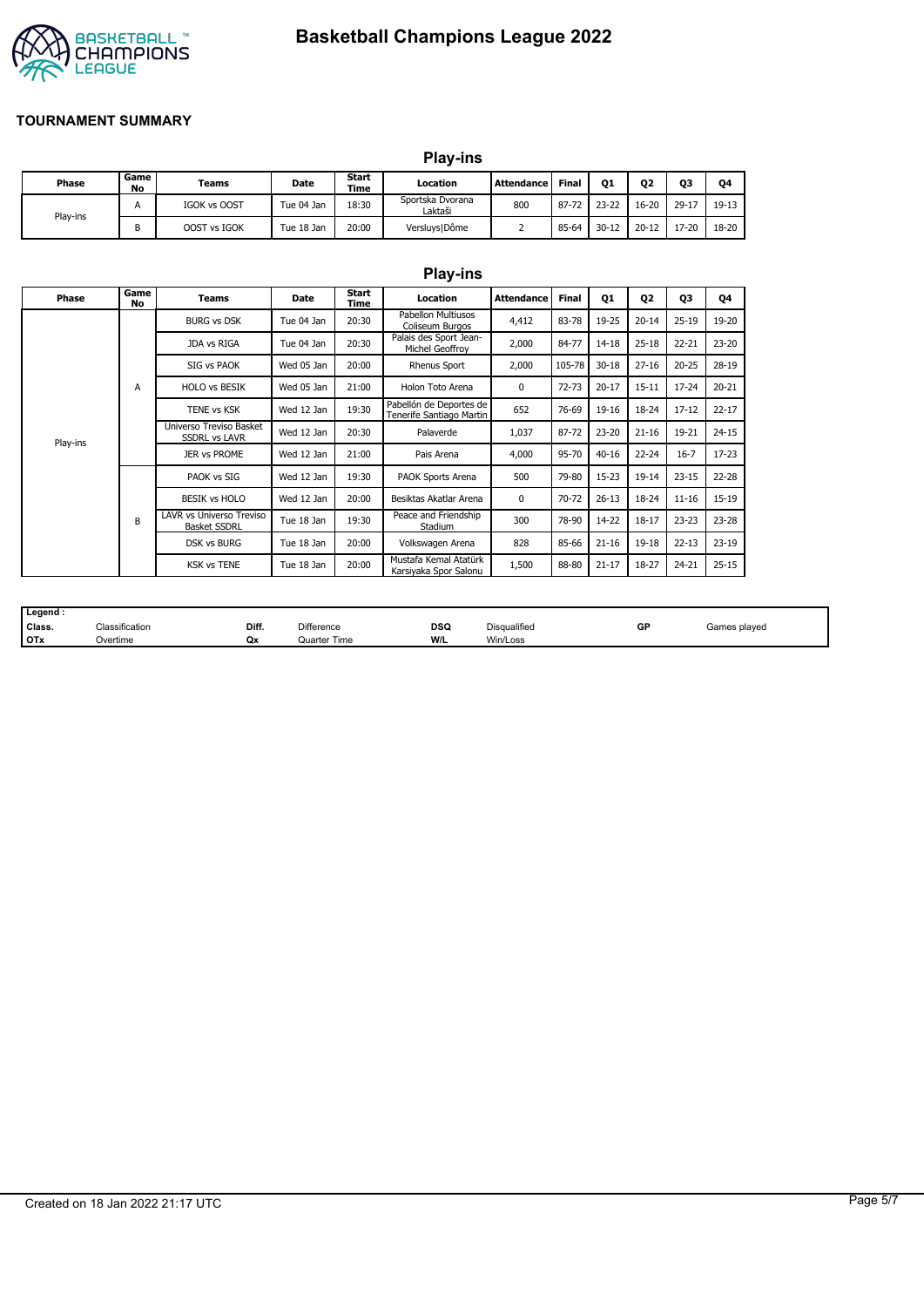